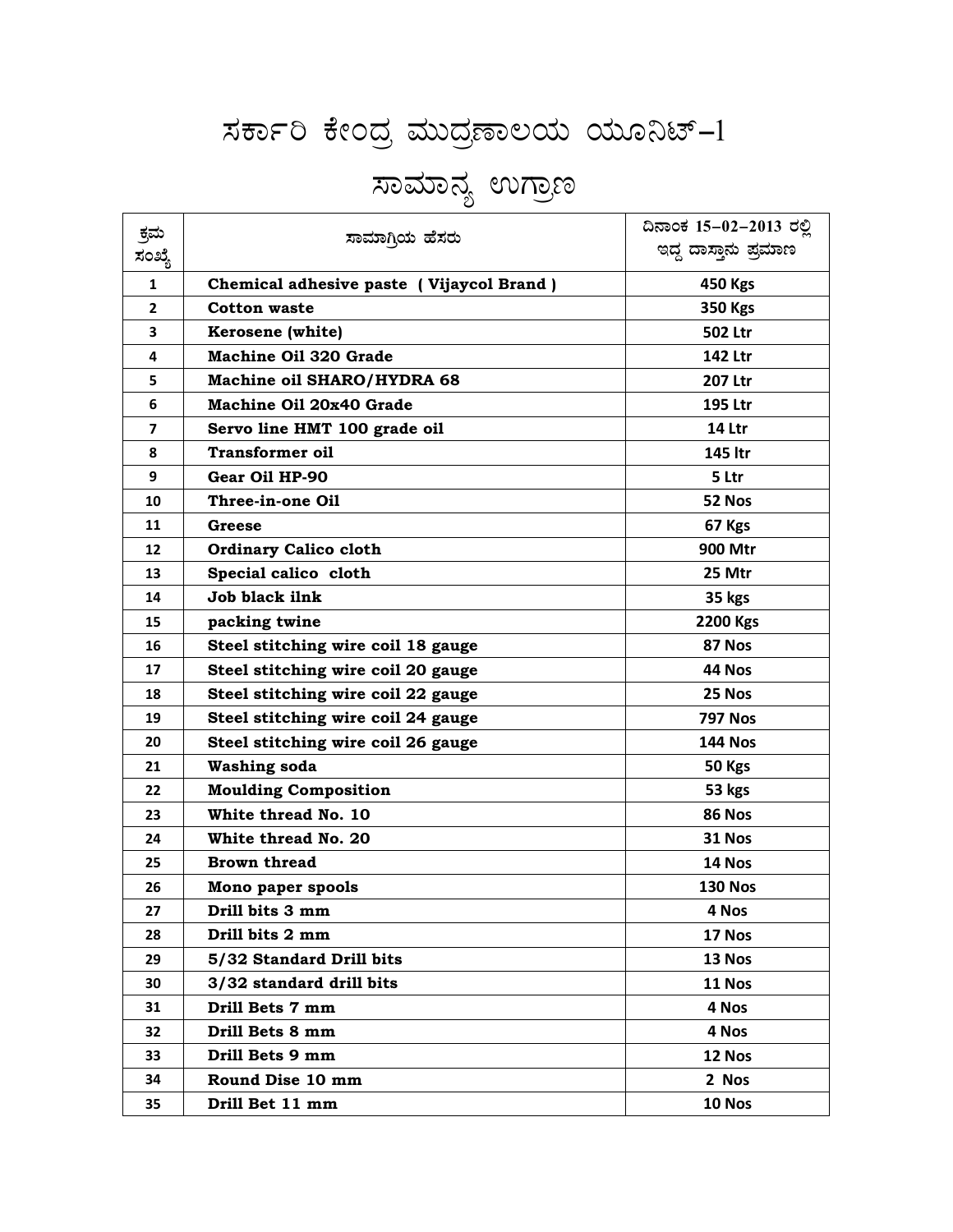| 36 | <b>Head Tapes M14</b>                                | 2 Set          |
|----|------------------------------------------------------|----------------|
| 37 | <b>Head Tapes M16</b>                                | 2 Set          |
| 38 | Drill Bit Addition Co-make size 12 mm                | 20 Nos         |
| 39 | Electrical pin Bulbs (100watt)                       | 90 Nos         |
| 40 | <b>Electrical Screw Bulbs</b>                        | <b>123 Nos</b> |
| 41 | <b>Electrical Screw Holder</b>                       | 65 Nos         |
| 42 | <b>Insulation Tape</b>                               | 38 Nos         |
| 43 | copper wire coil 3/20                                | 2 Coil         |
| 44 | copper wire coil 7/20                                | <b>Nil</b>     |
| 45 | Silk wire coil(pvc wire)                             | Nil            |
| 46 | M.V. Lamps                                           | 21 Nos         |
| 47 | T.P.I.P. Switch                                      | <b>36 Nos</b>  |
| 48 | MCB 63 amps 4 polo                                   | 3 Nos          |
| 49 | <b>Flowercent Star Holder Petti</b>                  | 28 Nos         |
| 50 | Flowercent Tube light 2 feet width                   | 69 Nos         |
| 51 | Flowercent Tube light 4 feet width                   | <b>109 Nos</b> |
| 52 | <b>Tube Light Starter</b>                            | <b>123 Nos</b> |
| 53 | Fan capacitor M F D 2.5                              | <b>30 Nos</b>  |
| 54 | NEW Type DP (Socjet Type) 32 Amps                    | 10 Nos         |
| 55 | <b>Chowkes 40 walts</b>                              | <b>Nil</b>     |
| 56 | Chowkes Tubelight-40watts-(New type)-                | 3 Nos          |
| 57 | <b>Chowkes 20 walts</b>                              | 44 Nos         |
| 58 | Flowercent Tube light 2 feet fitting                 | <b>56 Nos</b>  |
| 59 | Flowercent Tube light 4 feet fitting                 | 2 Nos'         |
| 60 | <b>Blue Colour Bulb 15 Volts</b>                     | 12 Nos         |
| 61 | 15 Volts Bulb                                        | 8 Nos          |
| 62 | Green bulb 15 walts                                  | 11 Nos         |
| 63 | White bulb 15 walts                                  | 9 Nos          |
| 64 | Red bulb 15 walts                                    | 7 Nos          |
| 65 | Bulb 400 watts (220-240 watts)                       | 2 Nos          |
| 66 | <b>Capacitor 20 MFD</b>                              | 6 Nos          |
| 67 | Carbon bushes 8x12, 5x25 mm                          | 45 Nos         |
| 68 | Carbon Bushed E2 CAE 49 (1) For HMT O/S M/C          | 9 Nos          |
| 69 | Line Tester Taparia                                  | 6 Nos          |
| 70 | Glass Fuses 1.5, 2, 2.5, 3amps (Each amps 20<br>Nos) | 80 Nos         |
| 71 | Sheep skin                                           | 57 Kgs         |
| 72 | 5 amps switch (Lisha brand)                          | 43 Nos         |
| 73 | 5 Amps Top (Lisha Brand)                             | 2 Nos          |
| 74 | C G Holder (Cona Brand)                              | 7 Nos          |
| 75 | <b>Multi Meter Battery 9 Volts</b>                   | 2 Nos          |
| 76 | <b>Screw drivers 826</b>                             | Nil            |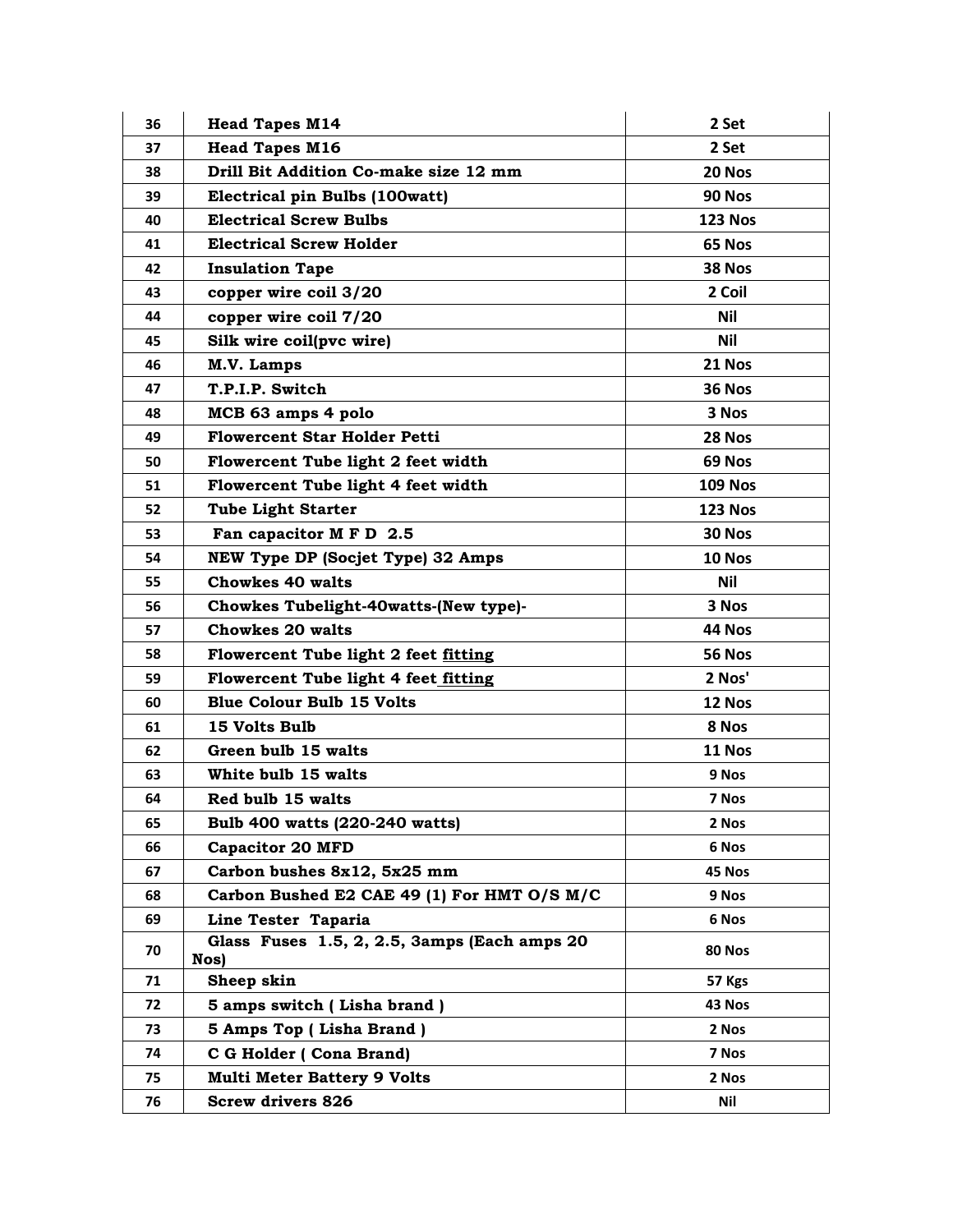| 77  | <b>Screw drivers 825</b>                       | Nil             |
|-----|------------------------------------------------|-----------------|
| 78  | volta meter                                    | 1 No            |
| 79  | Amps meter                                     | 1 No            |
| 80  | Megger                                         | 1 No            |
| 81  | Disoldring wire tape                           | 5 Nos           |
| 82  | <b>Disoldring paste</b>                        | 5 Nos           |
| 83  | Soldring lead                                  | 5 Nos           |
| 84  | Delivary file switch                           | 6 Nos           |
| 85  | No/Nc switch for impration on/off              | 4 Nos           |
| 86  | Limit switdh near front leg                    | 6 Nos           |
| 87  | H.R.C. Fuse 4A                                 | 24 Nos          |
| 88  | H.R.C. Fuse 5A                                 | 24 Nos          |
| 89  | H.R.C. Fuse 6A                                 | 24 Nos          |
| 90  | H.R.C. Fuse 16A                                | 19 Nos          |
| 91  | H.R.C. Fuse 32A                                | 13 Nos          |
| 92  | H.R.C. Fuse 63A                                | 30 Nos          |
| 93  | Real connectors                                | 46 Nos          |
| 94  | Pile bord lift contractors "simens"            | 1 No            |
| 95  | Microswitch Immpression on/off                 | 8 Nos           |
| 96  | C.T.C. casing 1"                               | Nil             |
| 97  | <b>Cassing Pipe</b>                            | 5 Lenth         |
| 98  | Multi stand wire 2.5 gage 4 core               | 15 Mtr          |
| 99  | $11/4$ " PVC pipe                              | 1 Lenth         |
| 100 | <b>15 Amps TOP CONA</b>                        | 2 Nos           |
| 101 | 3/4" PVC PIPE                                  | 5 Nos           |
| 102 | 3/4" Sadles                                    | 32 Nos          |
| 103 | 1"Sadles                                       | 30 Nos          |
| 104 | Socket 5 Amp pin type CONA                     | 20 Nos          |
| 105 | Togal switch 15 Amps 3 panel                   | 6 Nos           |
| 106 | 16 Amps 415 HRC FUSE 100 V3 MA-11-10           | <b>100 Nos</b>  |
| 107 | 16 Amps Socket (Lisha)                         | 12 Nos          |
| 108 | <b>EMG Storer switch</b>                       | 3 Nos           |
| 109 | 32 Amps 415 volts type 14x51 SF 90142 'G' Fore | <b>90 Nos</b>   |
| 110 | Electrical Contactor unit For HMT M/c          | 3 Nos           |
| 111 | Canvas Belt 2" width                           | 192 Mtr         |
| 112 | Canvas Belt 2 1/2" width                       | 337 Mtr         |
| 113 | Canvas Belt 3" width                           | 44 Mtr          |
| 114 | Rubber stamp plastic handles                   | <b>Nil</b>      |
| 115 | Kora cloth                                     | <b>160 Mtr</b>  |
| 116 | Nylo strips (stramping role)                   | <b>348 Roll</b> |
| 117 | Knife grinding stone                           | 1 No            |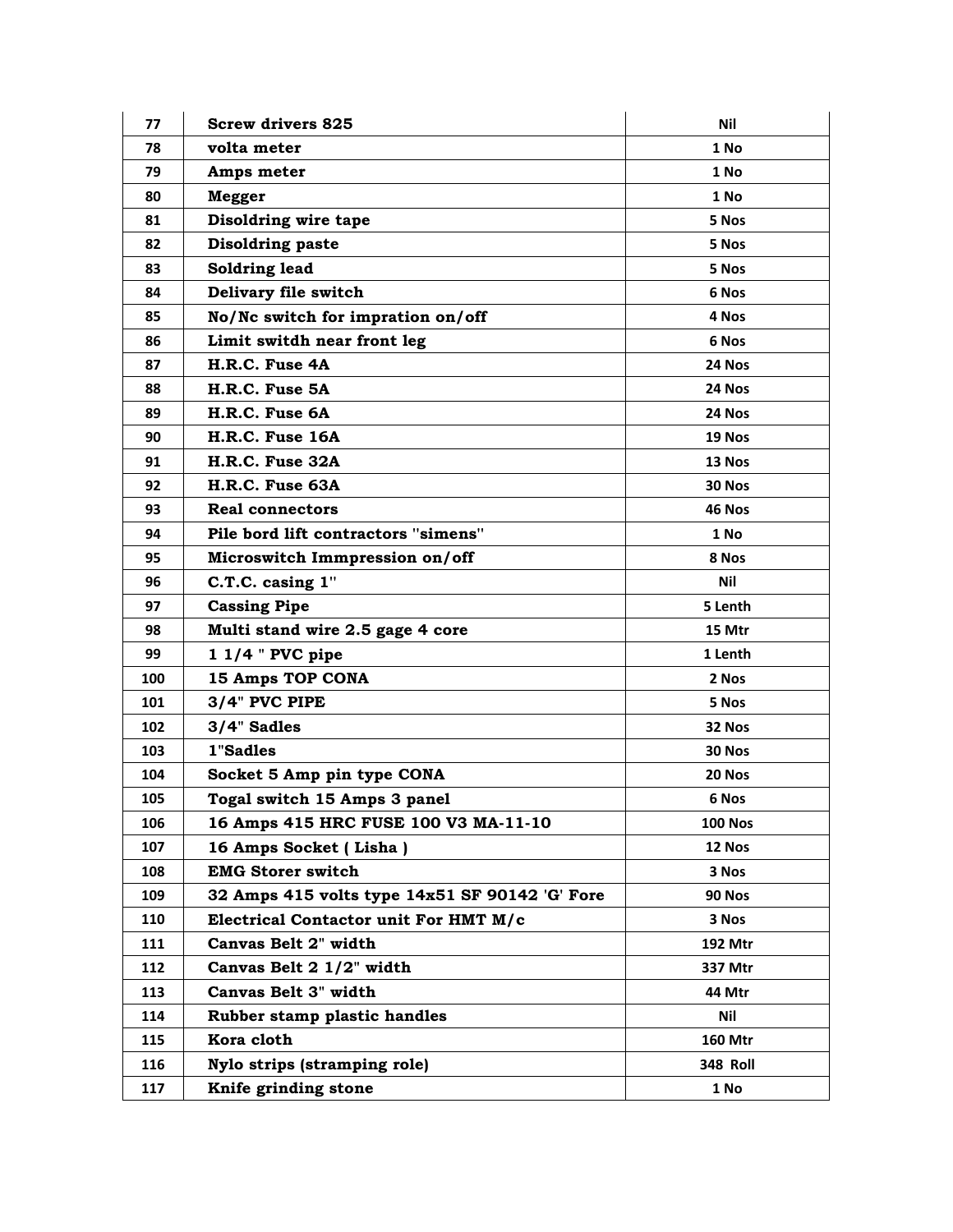| 118 | Hacksaw blade 1" width                      | <b>484 Nos</b>    |
|-----|---------------------------------------------|-------------------|
| 119 | Hacksaw blade 1/2" width                    | <b>2739 Nos</b>   |
| 120 | White cotton tape 3/4" width                | <b>1000 Nos</b>   |
| 121 | Disc Rolling machine space                  | <b>350 Nos</b>    |
| 122 | <b>Fevicol</b>                              | 90 Kgs            |
| 123 | Oil can                                     | 9 Nos             |
| 124 | S.K.F. Ball Bearing 6204422                 | 9 Nos             |
| 125 | C P C Pan cake                              | 10 Nos            |
| 126 | <b>Net work Correction type</b>             | 10 Nos            |
| 127 | Fenner 'V' Belt B 124                       | 55 Nos            |
| 128 | V-Belt $(A-53)$                             | 5 Nos             |
| 129 | F H P 2320 Belt For Gluing m/c              | 5 Nos             |
| 130 | SPZ 1600 belt of folding M/C                | 1 No              |
| 131 | <b>Carriage Plat Cable</b>                  | 6 Nos             |
| 132 | <b>Indication lamp</b>                      | 40 Nos            |
| 133 | Squre File 6x1/4" (Rough)                   | 4 Nos             |
| 134 | Squre File 6x1/4" (Smooth)                  | 5 Nos             |
| 135 | Round File 6x1/4" (Rough)                   | 8 Nos             |
| 136 | Hot melt glue IL-970N                       | 3 Nos             |
| 137 | Round File 6x1/4" (Smooth)                  | 8 Nos             |
| 138 | Jewellery File set (Rough)                  | 2 Set             |
| 139 | Alluminium File Metal line 10"              | Nil               |
| 140 | Hassian cloth                               | <b>7000 Yards</b> |
| 141 | Hot melt glue IL-970N                       | 338 Kgs           |
| 142 | Hot melt glue IL-299M                       | 312 Kgs           |
| 143 | Hose clamp size 5/8                         | 18 Nos            |
| 144 | Hose clamp size 3/4                         | 29 Nos            |
| 145 | <b>Round punching Dise</b>                  | 18 Nos            |
| 146 | Pull Magnetic coil 110 volts                | 1 No              |
| 147 | P.V.C. Clear Transperent                    | 80 Mtr            |
| 148 | <b>Opeque Transperent sheet yellow</b>      | <b>1000 Nos</b>   |
| 149 | <b>Opeque Transperent sheet Blue</b>        | <b>800 Nos</b>    |
| 150 | <b>Opeque Transperent sheet Green</b>       | <b>1000 Nos</b>   |
| 151 | Opeque transferent sheet d) Red             | <b>1000 Nos</b>   |
| 152 | Opeque transferent sheet e) White           | 4600 Nos          |
| 153 | Nylon bed for sujatha paper cutting machine | 8 Nos             |
| 154 | Nylon bed for park 92 paper cutting machine | 20 Nos            |
| 155 | Silk thread                                 | 7 Kgs             |
| 156 | <b>Stainles steel glass</b>                 | <b>142 Nos</b>    |
| 157 | Riso Master roll GR A3 size 3750            | 28 Nos            |
| 158 | Riso Black Ink GR 3750                      | 14 Nos            |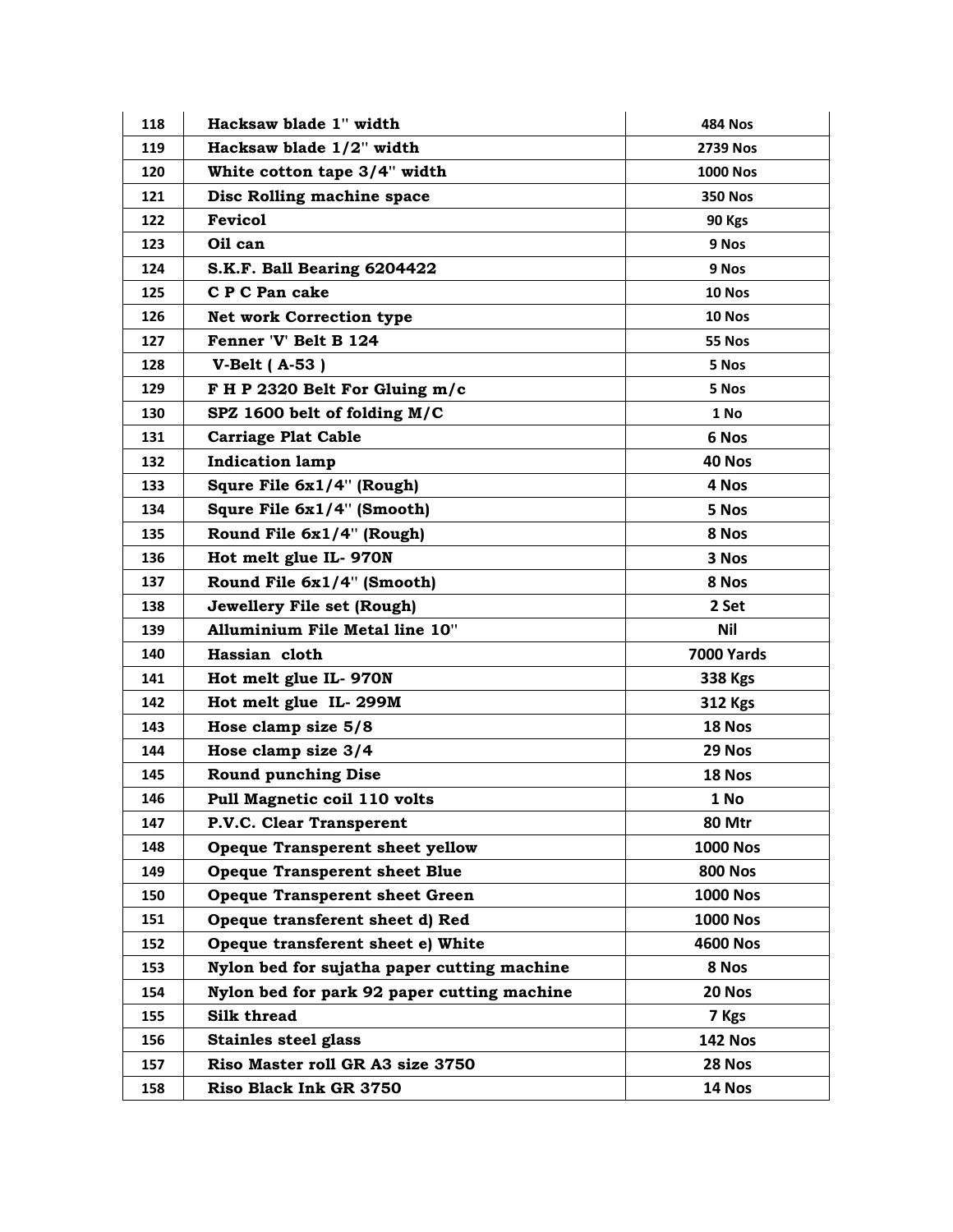| 159 | Riso Green Ink GR 3750                       | 2 Nos'          |
|-----|----------------------------------------------|-----------------|
| 160 | Riso RP 3500 Master Roll                     | <b>Nil</b>      |
| 161 | Riso red ink GR 3750                         | 1 No            |
| 162 | Riso Blue Ink GR 3750                        | 4 Nos           |
| 163 | Riso RZ 5700 AG A3 size black ink            | 52Nos           |
| 164 | Riso MZ 7700 AG Blue Ink                     | 4 Nos           |
| 165 | Riso MZ 7700 AG purple Ink                   | 20 Nos          |
| 166 | Riso Master roll MZ 7700 AG                  | 33 Nos          |
| 167 | Konica Minolta Brizhub Pro 950 Toner         | 5 Nos           |
| 168 | <b>Tonner cartridges 3900A</b>               | 3 Nos           |
| 169 | laser 98 A                                   | 7 Nos           |
| 170 | laser printer hp 98 A                        | 2 Nos'          |
| 171 | tonner corteridges 4127 ce                   | 4 Nos           |
| 172 | Hp Colour Laser Jet Cartridge yellow Q7582A  | 3 Nos           |
| 173 | Hp Colour Laser Jet Cartridge Magenta Q7583A | 5 Nos           |
| 174 | H p laserjet printer cortredge c 4129x       | 2 Nos           |
| 175 | Toner cartridge hp 9000 series no:c8543x     | <b>Nil</b>      |
| 176 | Canon xerox NPG 26 toner                     | Nil             |
| 177 | Canon IR 3245/3045 cartridge                 | 2 Nos           |
| 178 | Toner cortridge No. 5200 - 16A               | 5 Nos           |
| 179 | <b>Ricoh Xerox Toner 2018</b>                | 3 Nos           |
| 180 | Canon Image class MF 4570 DN E P - 328       | 3 No            |
| 181 | Double side sum tape 1" Ist quality          | 6 Nos           |
| 182 | (S.R. 998) fevical gum                       | 15 Nos          |
| 183 | A & B developing powder imported             | Nil             |
| 184 | <b>Negative Film sheets A4 size</b>          | <b>Nil</b>      |
| 185 | Nylo-Photo polymer plates A4 size            | 15 Nos          |
| 186 | <b>Foam sheets</b>                           | Nil             |
| 187 | Hand numbering ink black                     | 30 Nos          |
| 188 | Hand numbering ink red                       | 32 Nos          |
| 189 | Gum tape big size $1\ 1/2$ " for web M/C     | 4 Nos           |
| 190 | <b>Brown Guma Tape 3"</b>                    | <b>113 Nos</b>  |
| 191 | Tape Dispenser - 3"                          | 9 Nos           |
| 192 | <b>Rubber band</b>                           | $21/2$ kgs      |
| 193 | Coconet oil (100 ML)                         | 16 Nos          |
| 194 | Stapler pin no-10                            | <b>214 Pkt</b>  |
| 195 | Stapler Pin 23/17 (Heavy Duty)               | Nil             |
| 196 | wiro size 3/16 size                          | <b>5000 Nos</b> |
| 197 | <b>Plastic Transparent Sheet</b>             | <b>300 Nos</b>  |
| 198 | Plastic Folder 10"X14"                       | Nil             |
| 199 | <b>Mailing Labels Technova Brand A4 size</b> | Nil             |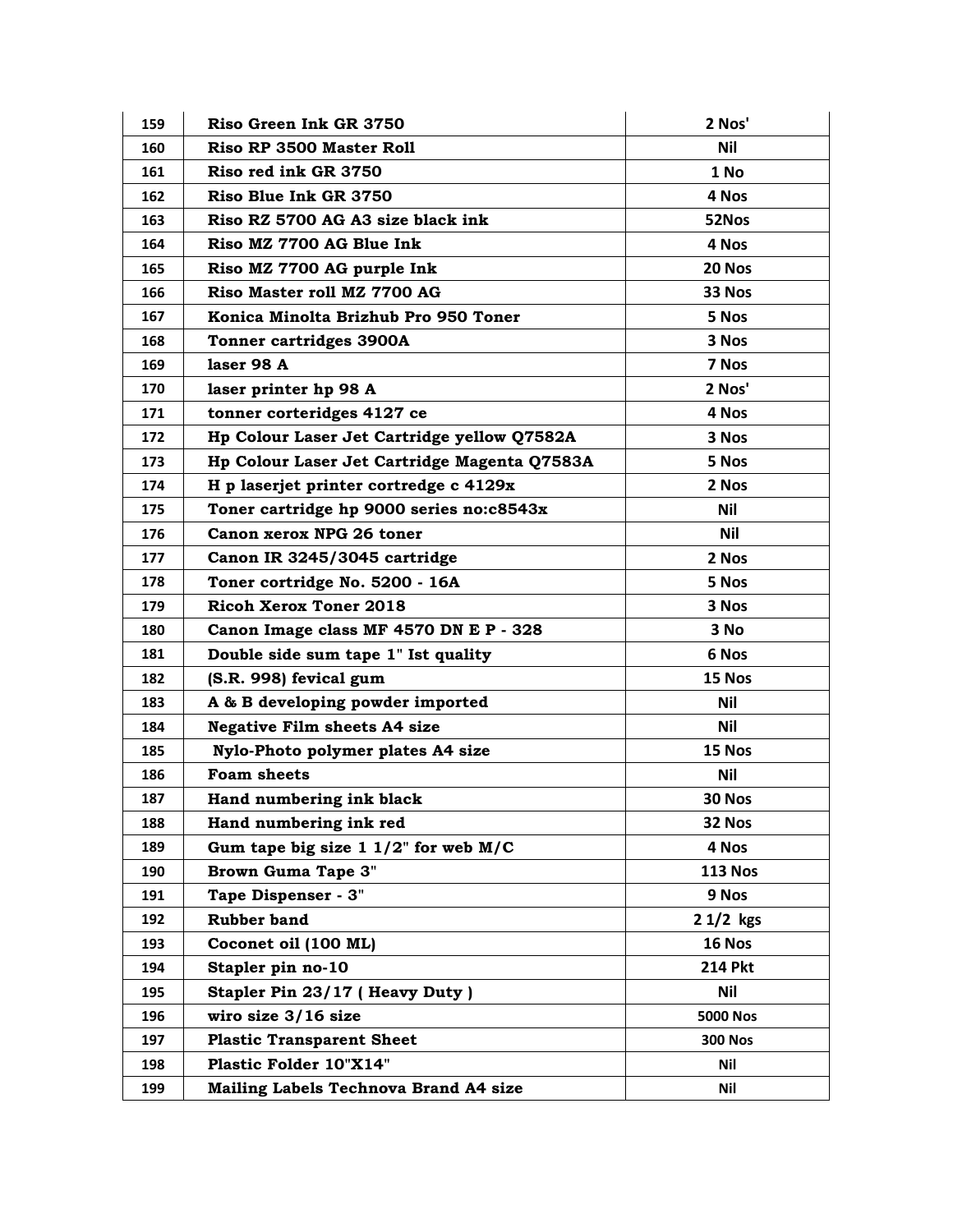| 200 | ReCharageble Emergency Light 220 Volts                                             | 2 Nos           |
|-----|------------------------------------------------------------------------------------|-----------------|
| 201 | P V C Coated Paper Rolls of about 100 cms width<br>and 100 meters Length For Dairy | 5 Roll          |
| 202 | <b>Coconet Broom's</b>                                                             | 27 Nos          |
| 203 | <b>Bomby Brooms</b>                                                                | 1 Nos           |
| 204 | <b>Phenoil</b>                                                                     | 145 Ltr         |
| 205 | Ascid                                                                              | 5 Ltr           |
| 206 | Soap Oil                                                                           | 25 Ltr          |
| 207 | Urin Cake unde                                                                     | 50 Nos          |
| 208 | Nusi unde                                                                          | <b>Nil</b>      |
| 209 | Kasada mara                                                                        | Nil             |
| 210 | <b>Bleching Powder</b>                                                             | 15 Kgs          |
| 211 | Kloleen                                                                            | 3.5 Ltr         |
| 212 | Map                                                                                | Nil             |
| 213 | <b>Hand Wash</b>                                                                   | 1 No            |
| 214 | <b>Cotton Cleaning Cloth</b>                                                       | 4 Nos           |
| 215 | <b>Air Ferfume</b>                                                                 | 4 Bottle        |
| 216 | P.V.C. Reducer                                                                     | 15 Ltr          |
| 217 | P.V.C. White Ink                                                                   | 4 kgs           |
| 218 | P.V.C. Mixing Gold Paste                                                           | 0.3 Kgs         |
| 219 | <b>Coating Polish Green (Solution)</b>                                             | Nil             |
| 220 | S.T.D. wasing                                                                      | Nil             |
| 221 | 10 X 12 300 Mess                                                                   | Nil             |
| 222 | C - Clamp                                                                          | Nil             |
| 223 | Paper Rolls For TVS Billing Machine                                                | <b>500 Roll</b> |
| 224 | 3 " Hinches                                                                        | 24 Nos          |
| 225 | skrow                                                                              | 1 Box           |
| 226 | 2 1/2 " 4 I Clamp                                                                  | 6 Nos           |
| 227 | $3/4$ C p Top                                                                      | 12 Nos          |
| 228 | 3/4 Push                                                                           | 4 Nos           |
| 229 | wast Pin                                                                           | 3 Nos           |
| 230 | Long Body Top                                                                      | 3 Nos           |
| 231 | <b>Seal Tide</b>                                                                   | 200 Gram        |
| 232 | <b>Thread</b>                                                                      | 2 Nos           |
| 233 | Damping brush motor 1/4 Hp                                                         | 1 No            |
| 234 | $C$ D                                                                              | 14 Nos          |
| 235 | Screen With Frame 14 Cm X 16 Cm                                                    | 2 Nos           |
| 236 | Screen With Frame 14 Cm X 18 Cm                                                    | Nil             |
| 237 | Screen With Frame 17 Cm X 24 Cm                                                    | 5 Nos           |
| 238 | <b>Gold Paste For Screen Printing</b>                                              | 0.500 Kgs       |
| 239 | Gold Media                                                                         | 2 Kgs           |
| 240 | <b>Vim Powder</b>                                                                  | 2 Kgs           |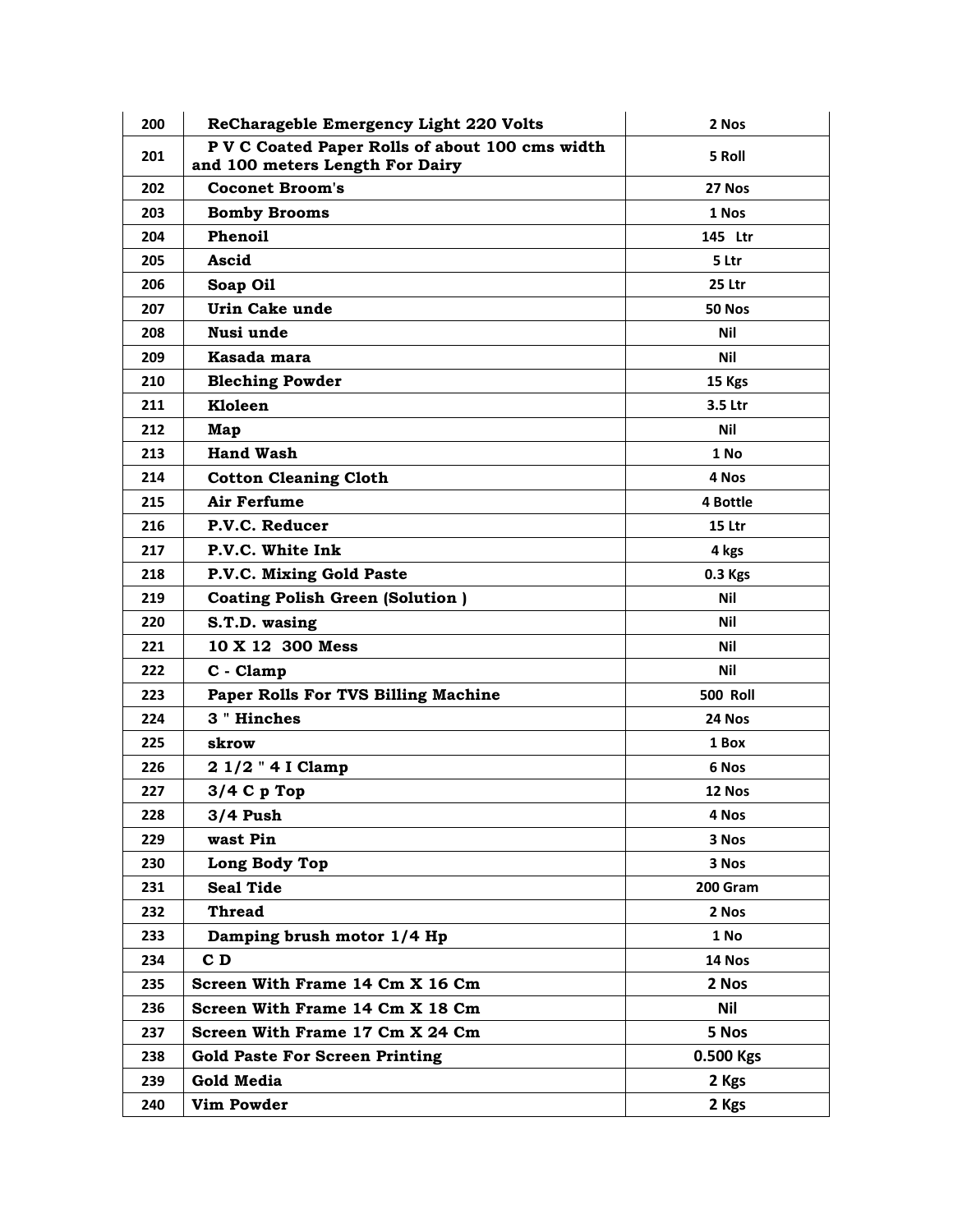| 241 | <b>Hammer</b>           | Nil    |
|-----|-------------------------|--------|
| 242 | <b>Eye Light Punch</b>  | Nil    |
| 243 | Ink Knife               | 3 Nos  |
| 244 | <b>Bodkin</b>           | 7 Nos  |
| 245 | Panasonic Fax Roll      | 5 Box  |
| 246 | <b>Pernament Marker</b> | 10 Nos |

## ಸರ್ಕಾರಿ ಕೇಂದ್ರ ಮುದ್ರಣಾಲಯ ಯೂನಿಟ್-1

## ಸತುಛಾಯ ಉಗ್ರಾಣ

| ಕ್ರಮ<br>ಸಂಖ್ಯೆ | ಸಾಮಾಗಿಯ ಹೆಸರು                                  | ದಿನಾಂಕ 15-02-2013 ರಲ್ಲಿ<br>ಇದ್ದ ದಾಸ್ತಾನು ಪ್ರಮಾಣ |
|----------------|------------------------------------------------|-------------------------------------------------|
| $\mathbf{1}$   | P S plates size: 770 X 927 X 0.28 M M long run | 1600 Nos                                        |
| $\overline{2}$ | p S plates size :522mmX641mm long run          | <b>300 Nos</b>                                  |
| 3              | P S Developer                                  | 300 Ltr                                         |
| 4              | Image remover                                  | 16 Nos                                          |
| 5              | Unifin gum                                     | 40 Ltr                                          |
| 6              | Damping hose 190mm                             | 102 Mtr                                         |
| 7              | Damping hose 170mm                             | 130 Mtr                                         |
| 8              | Damping hose 120mm                             | 450 Mtr                                         |
| 9              | Damping hose 210mm                             | 141 Mtr                                         |
| 10             | Damping hose 140mm                             | 190 Mtr                                         |
| 11             | Damping hose 150mm                             | 240 Mtr                                         |
| 12             | Damping hose 180mm                             | 80 Mtr                                          |
| 13             | Damping hose 230mm                             | 135 Mtr                                         |
| 14             | Damping hose 110mm                             | 210 Mtr                                         |
| 15             | Damping hose 160mm                             | 101 Mtr                                         |
| 16             | Sponge                                         | 41 Nos                                          |
| 17             | Dens black ink For Sheetfed Offset Machine     | 100 kgs                                         |
| 18             | white cello tape pan fix brand                 | 60Nos                                           |
| 19             | Red cello tape                                 | Nil                                             |
| 20             | Liguid gum proses gum - unifin                 | 55 Ltr                                          |
| 21             | Rubber blanket 605x652mm 1.9 thickness         | 12 Nos                                          |
| 22             | <b>Rubber blanket (40x4ply)</b>                | 11 Mtr                                          |
| 23             | <b>Rubber hand gloues</b>                      | 2 Pair                                          |
| 24             | <b>Cotton rolle</b>                            | 65 Roll                                         |
| 25             | <b>Benzene</b>                                 | 53 Bottele                                      |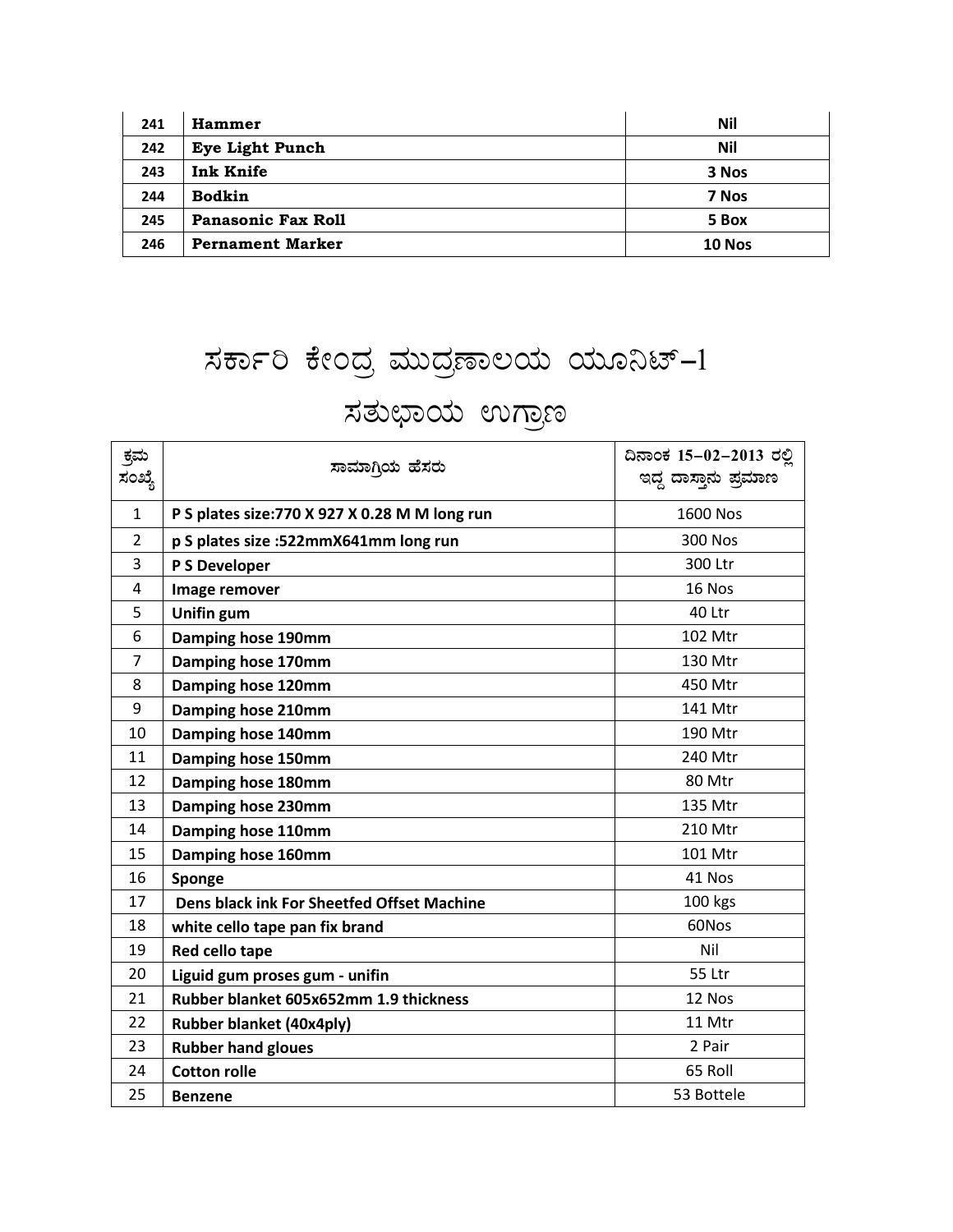| 26 | C.T.C                                      | 9 Ltr          |
|----|--------------------------------------------|----------------|
| 27 | <b>Gragic hart filme rolle</b>             | 52 Roll        |
| 28 | Manila paper                               | 40 Mtrs        |
| 29 | Rubber blanket 4 ply with alluminiam srips | 7 Nos          |
| 30 | H P Ink Cartridge 1918 Black (Q2344 A)     | 4 Nos          |
| 31 | <b>Olampic series black ink</b>            | 102 Kgs        |
| 32 | <b>Green tint ink</b>                      | 2 kgs          |
| 33 | Astrollen transperent sheet 175 micrin     | 90 mtr         |
| 34 | Plate packing sheet 125 micrin             | 50 Mtr         |
| 35 | F.C. black ink                             | 40 Kgs         |
| 36 | Alluminium plates size: 19 3/4 x25         | 750 Nos        |
| 37 | Ink knife 3"                               | 18 Nos         |
| 38 | <b>Blanket lift</b>                        | 4 Nos          |
| 39 | <b>Scum remover</b>                        | 30 Ltr         |
| 40 | Rubber suckers No : 09                     | 1.5 Dozen      |
| 41 | <b>Rubber suckers No :</b><br>13           | Nil            |
| 42 | Diary gray ink 0.360                       | 20 kgs         |
| 43 | Dence Grey Ink For Web Fed Offset Machine  | 55 Kgs         |
| 44 | P S plates for web offset machine 608X889  | 1300 Nos       |
| 45 | Dence Black ink for webfed Offset machine  | 120 Kgs        |
| 46 | <b>Blanket wash (spzso84)</b>              | Nil            |
| 47 | <b>Fountain solution</b>                   | 175 Ltr        |
| 48 | <b>Brown Ink For Web Offset Machine</b>    | 8 Kgs          |
| 49 | Offset brown ink                           | <b>722 Kgs</b> |
| 50 | Offset zink white ink                      | 85 Kgs         |
| 51 | Offset pink ink                            | 49 Kgs         |
| 52 | Offset vivid green ink                     | 10 Kgs         |
| 53 | Offset royal blue ink                      | Nil            |
| 54 | Offset orange ink                          | 40 Kgs         |
| 55 | Thermal plates 770x927 0.28mm              | <b>400 Nos</b> |
| 56 | Thermal plates 1030X820                    | <b>420 Nos</b> |
| 57 | Thermal plates size :608X889 0.28mm        | 450 Nos        |
| 58 | Developer for ctp plates                   | 225 Ltr        |
| 59 | <b>Bubble Sheet</b>                        | 40 Mtrs        |
| 60 | <b>Thermocol Sheet's</b>                   | 75 Sheet       |
| 61 | <b>Plastic Basin</b>                       | 1 No           |
| 62 | <b>Table Tape Dispensor (Heavy)</b>        | Nil            |
| 63 | 3 Feet steel Scale                         | 1 Nos          |
| 64 | 1 Feet Steel Scale                         | 4 Nos          |
| 65 | <b>1 Feet Plastic Scale</b>                | 1 Nos          |
| 66 | <b>Light wight Scissors</b>                | 8 Nos          |